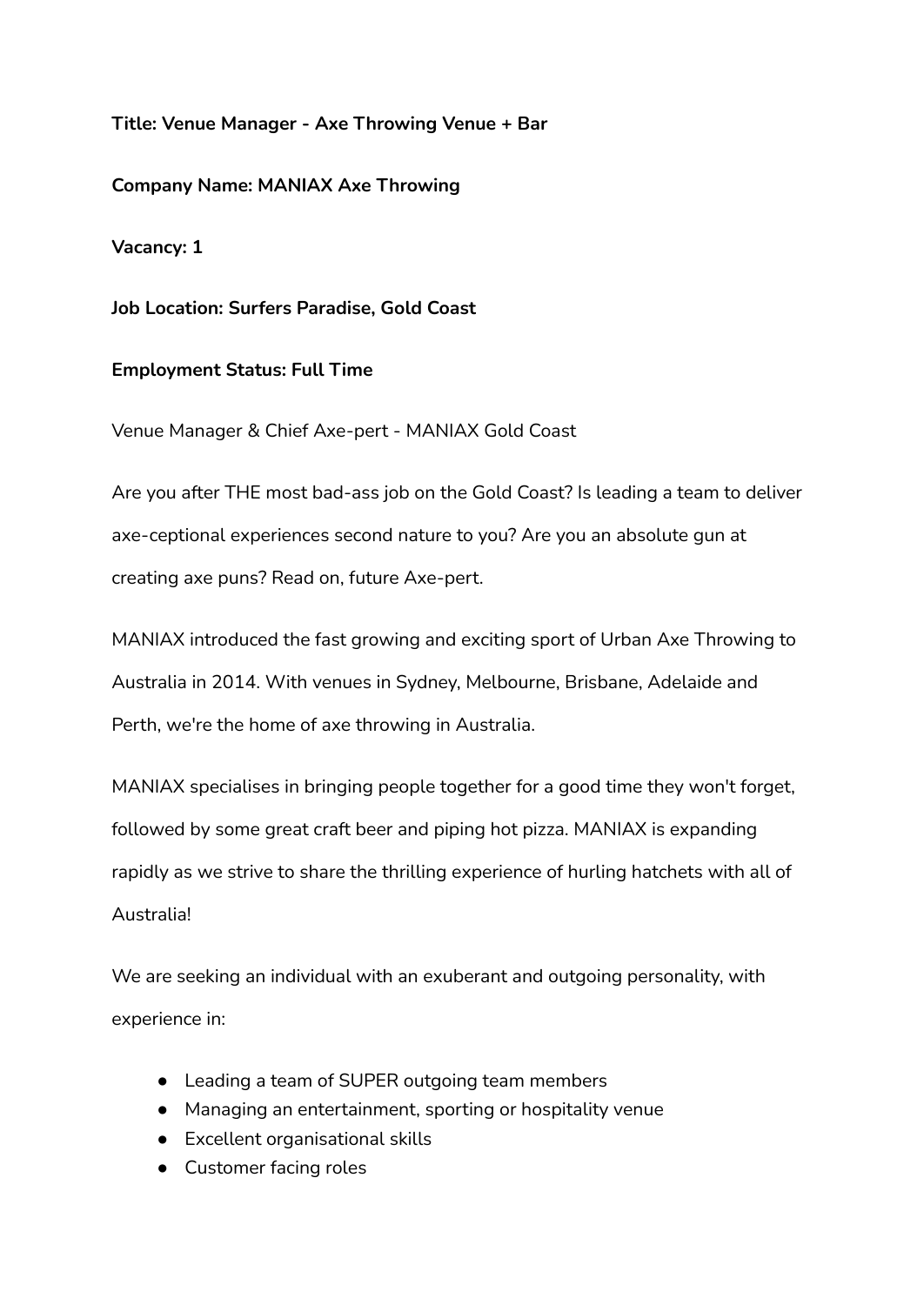Primary functions of this job are:

- Play a key role in running a fast paced facility with the largest Urban Axe Throwing company in the Southern Hemisphere.
- Manage day-to-day operations of our venue on the Gold Coast.
- Co-ordinate and organise corporate events
- Hire, train and roster our Axepert Axe Throwing Coaches to run FUN and engaging sessions
- Continue to build the business through establishing partnerships and innovative ideas.
- Going above and beyond for your guests to create axe-standing memories.
- Living by and leading the Company Values and specifically leading and bringing the energy and fun.
- Achievement of Venue Revenue and Expense Targets.
- Ensure operating procedures are implemented for all key venue activities to ensure compliance, cleanliness and productivity.
- Ensure optimal stock levels and shrinkage controls are in place to reduce loss.
- Assist in building and providing active feedback on localised marketing initiatives and potential venue promotions/specials, partnerships and corporate building initiatives.
- Liaise and collaborate with the leadership team based in other states around Australia.
- Administration completes all required administration / reporting requirements on time and as requested

Essential Criteria:

- Experience in a leadership role, ideally in running an entertainment/sporting/hospitality venue
- Excellent customer service skills
- Excellent communication skills (written/verbal)
- Reliable and the ability to work autonomously
- Proven track record in managing staff effectively
- Ability to cope under pressure we get busy‼
- Capable, professional and fun management style